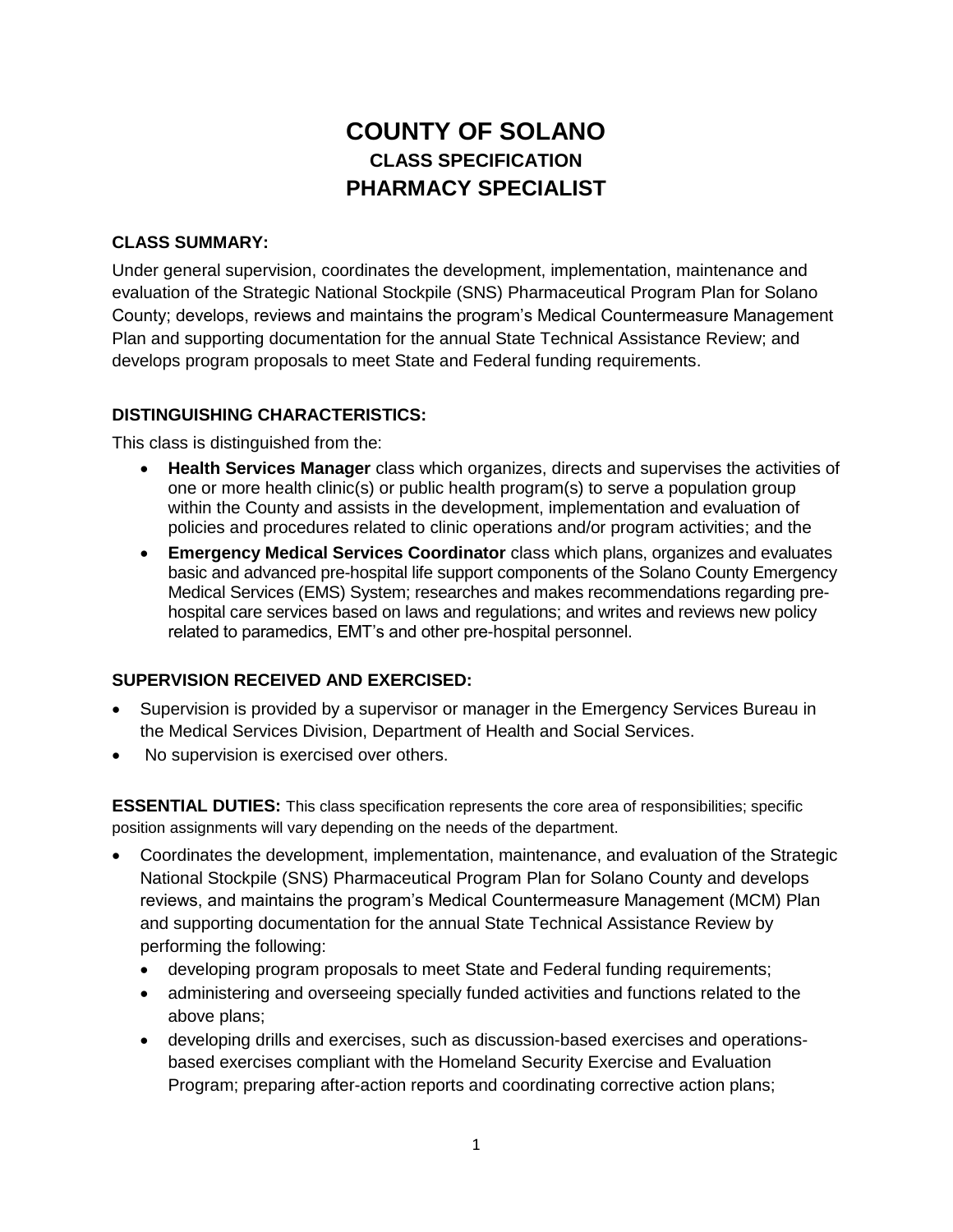- maintaining and updating related policies and procedures for the Strategic National Stockpile (SNS) Pharmaceutical Program Plan and the Medical Countermeasure Management (MCM) Plan;
- working closely with Federal, State and local planning partners to ensure integration of response plans, and communication plans;
- developing and providing training to healthcare community partner organizations, such as just-in-time training procedures for Point of Dispensing (POD) operations;
- conducting annual Local Technical Assistance Reviews;
- providing pharmaceutical-based information to the Division leadership;
- working in coordination with healthcare community partner organizations to establish Point of Dispensing (POD) sites within Solano County to achieve rapid and effective dispensing of SNS and MCM materials;
- developing and implementing plans and procedures for the receipt, staging, storing, dispensing, responding to recalls, removing due to expiration, etc. of pharmaceuticals and materials; and
- planning for and coordinating the transportation and dispensing of SNS/MCM pharmaceuticals and supplies.
- Managing inventory to account for and control items procured, including control and management of vaccine, antivirals, and antibiotics.
- Working with Division leadership to secure and properly make available vaccines at vaccination clinic drills/exercise as required by grant deliverables.
- Preparing reports including data on registered users and activity and updates made to the SNS plan.
- May consult with pharmacists employed by the California Department of Public Health to in providing guidance and direction to local health jurisdictions.
- May measure, pour, weigh and count medicines
- Performs other duties of a similar nature or level as assigned.

# **EDUCATION AND EXPERIENCE:**

 **Education:** One of the following: Associate's degree or higher from an accredited college with a major in Pharmacy Technology,

OR

Completion of a course of training specified by the State of California Board of Pharmacy, OR

Graduation from a school of pharmacy recognized by the Board of Pharmacy,

OR

Certification by the Pharmacy Technician Certification Board

# **AND**

 **Experience:** Two years of full-time paid experience as a Pharmacy Technician preferably in a public health facility or hospital setting, preferably including at least one year of experience in an emergency or disaster planning environment.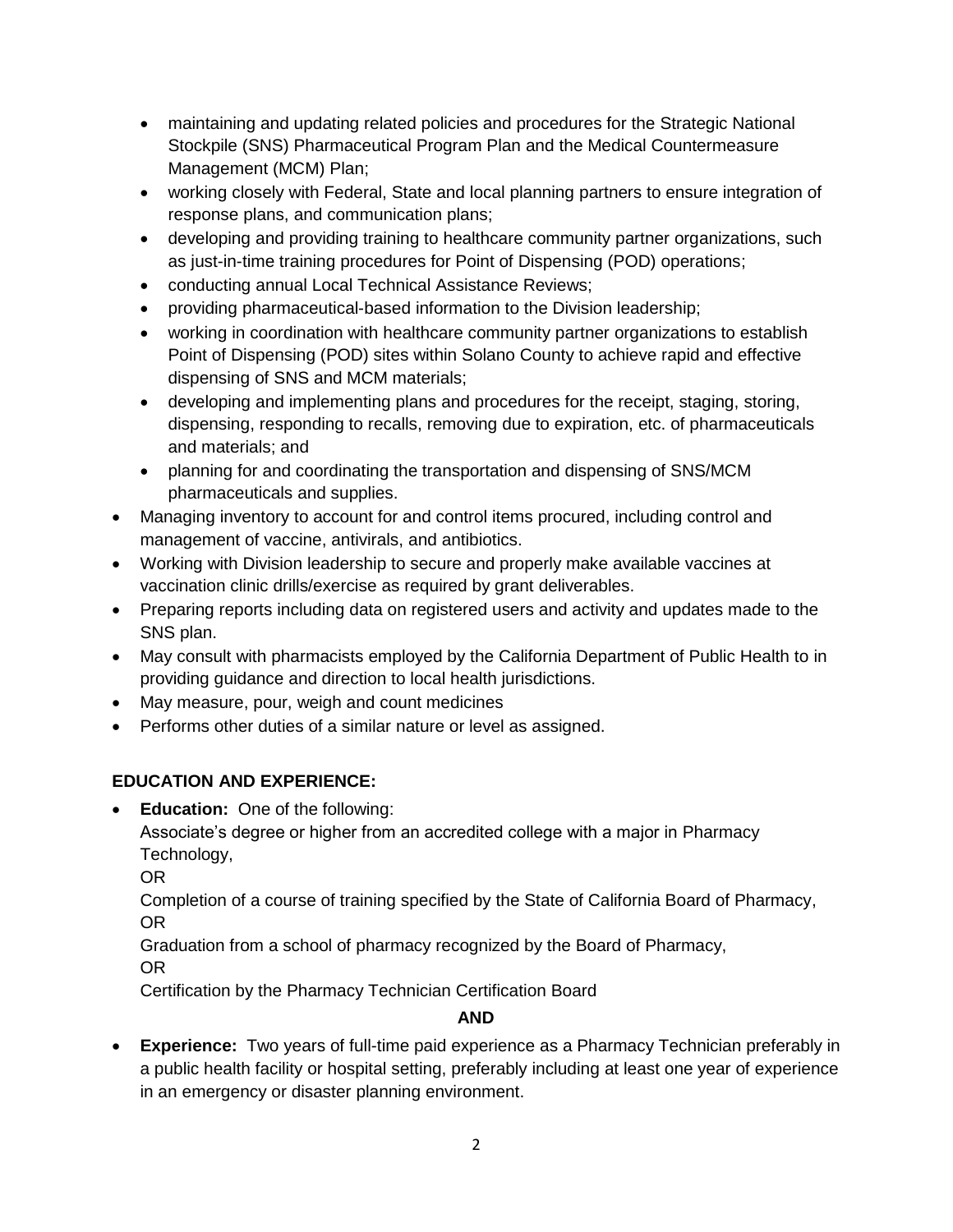$\bullet$ 

## **LICENSING, CERTIFICATION AND REGISTRATION REQUIREMENTS**:

- Applicants are required to possess a valid California Pharmacy Technician license issued by the California Department of Consumer Affairs, Board of Pharmacy.
- Applicants are required to possess a valid California Driver's License, Class C.

**Note:** All licenses, certificates and registrations must be kept current while employed in this class. This may include the completion of continuing education units to maintain the required registration in good standing. Employees must keep their licenses, certifications and registrations current and failure to do so may constitute cause for personnel action in accordance with Civil Service Rules or applicable bargaining agreement.

## **REQUIRED KNOWLEDGE, SKILLS AND ABILITIES:**

#### **Knowledge of:**

- Pharmaceutical terminology.
- Characteristics, strengths, and dosage forms of pharmaceuticals.
- Pharmaceutical systems of weights, measures and calculations.
- Pharmaceutical procedures and techniques.
- Inventory control procedures and records.
- Laws, rules and regulations governing pharmacy technician activities and the handling and storage of pharmaceuticals including controlled substances.
- Appropriate dosing, administration and adverse reactions for a variety of pharmaceuticals including medical countermeasure pharmaceuticals and for the Federal Chemical Hazards Emergency Medical CHEMPACK program pharmaceuticals.
- Laws, regulations, principles, practices and policies applicable to public health, emergency preparedness and response planning.
- Oral communication techniques to include presentations to groups of various sizes in a positive, inclusive, and motivational manner, such as trainings.
- English composition, spelling, grammar, vocabulary, and punctuation for both written and oral communications.
- Formats and appropriate terminology for written communications such as business correspondence, policies, procedures and narrative reports.
- Standard office procedures, practices, equipment, personal computers, and software.

## **Skill and/or Ability to:**

- Develop and implement operational policy, procedures and protocol.
- Understand, interpret and apply applicable laws, regulations and policies and use good judgment in their application.
- Measure, pour, weigh and count medicines to the appropriate dose.
- Perform basic mathematical computations.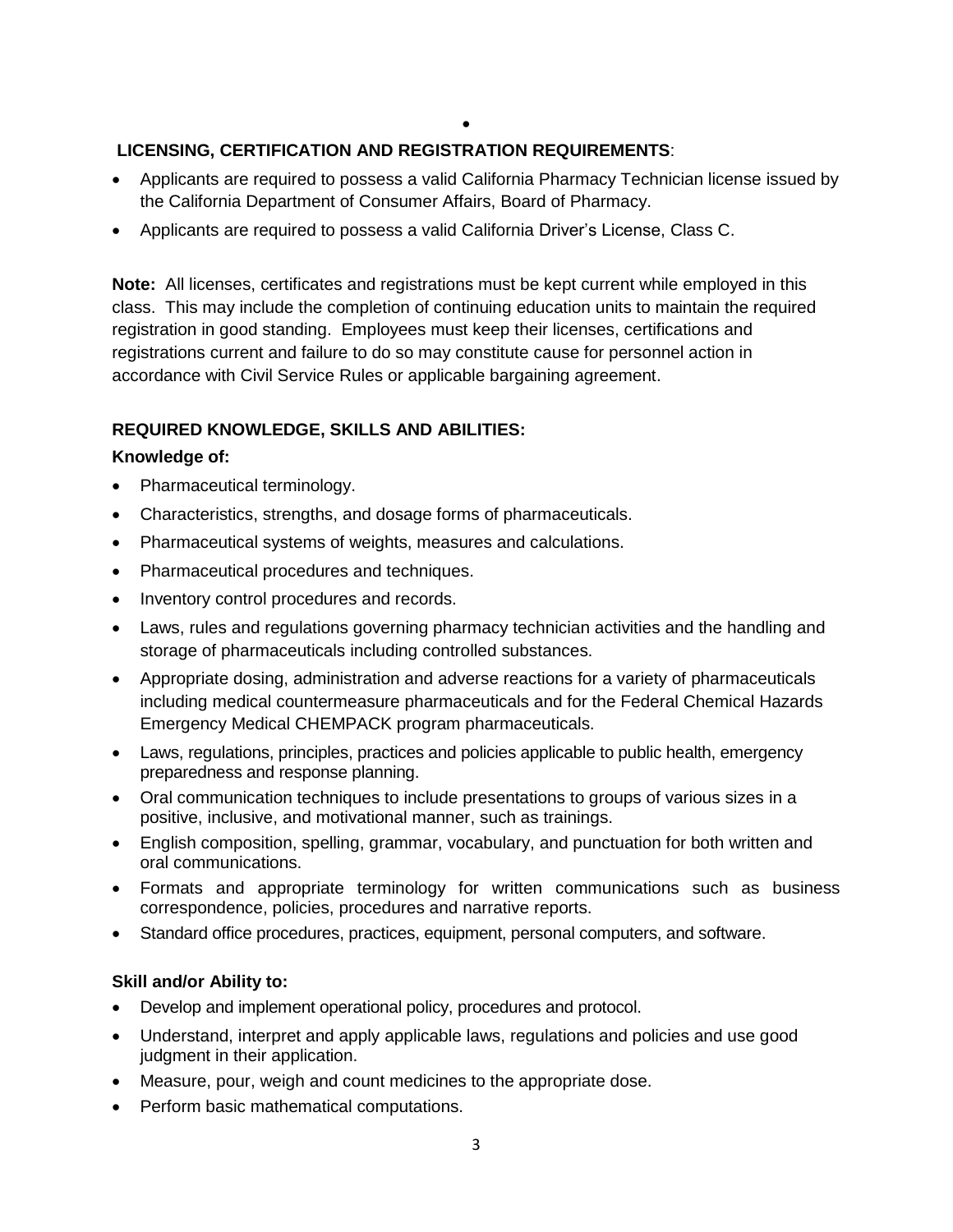- Manage a variety of simultaneous work projects and carry them through to successful completion.
- Participate in determining the appropriate course of action in stressful and/or emergency situations.
- Communicate information and ideas clearly and concisely, both orally and in writing.
- Work with and speak to various cultural and ethnic individuals and groups in a tactful and effective manner.
- Establish and maintain effective working relationships with those contacted in the performance of required duties.
- Collaborate with other health professionals.
- Communicate and organize projects involving a broad spectrum of personnel and community resources.
- Represent the division in meetings with representatives from various County and non-County organizations, with local businesses, with customers, and/or with the general public.
- Prepare a variety of written communications to include reports, policies and procedures.
- Maintain accurate records and document actions taken.
- Maintain confidentiality of records and information per pertinent laws/regulations.
- Use modern office equipment to include computers and related software applications such as Kirby Lester tablet counter, the California Health Alert Network and the ReddiNet System.

#### **PHYSICAL REQUIREMENTS :**

- Mobility and Dexterity: This class typically requires employees to perform the following: stooping, kneeling, reaching.
- Lifting, Carrying, Pushing and Pulling -- Light Work: Employees in this class will be exerting up to 20 pounds of force occasionally and/or up to 10 pounds of force frequently, and/or a negligible amount of force constantly to move objects.
- Vision: This class typically requires employees to have close visual acuity, with or without correction, to prepare and analyze data and figures, transcribe, view a computer terminal, read, etc. This class requires employees to have depth perception in order to operate a motor vehicle.
- Hearing/Talking: This class typically requires employees to perceive the nature of sounds at normal speaking levels with or without correction, and have the ability to receive detailed information through oral communication. Employees in this class are also required to be able to communicate to express or exchange ideas.

#### **WORKING CONDITIONS:**

- Office Work: Employees in this class will most often be working in an office setting.
- Work in a medical clinic facility: Employees in this class will be working in a medical clinic facility and thus will be subject to exposure to chemicals, toxic agents, blood and other bodily fluids, and communicable diseases. There may also be occasional exposure to extreme temperatures, inadequate lighting, and work space that restricts movement.
- Traffic Hazards: Employees in this class will be required to operate a vehicle and thus will be subject to traffic hazards while driving.